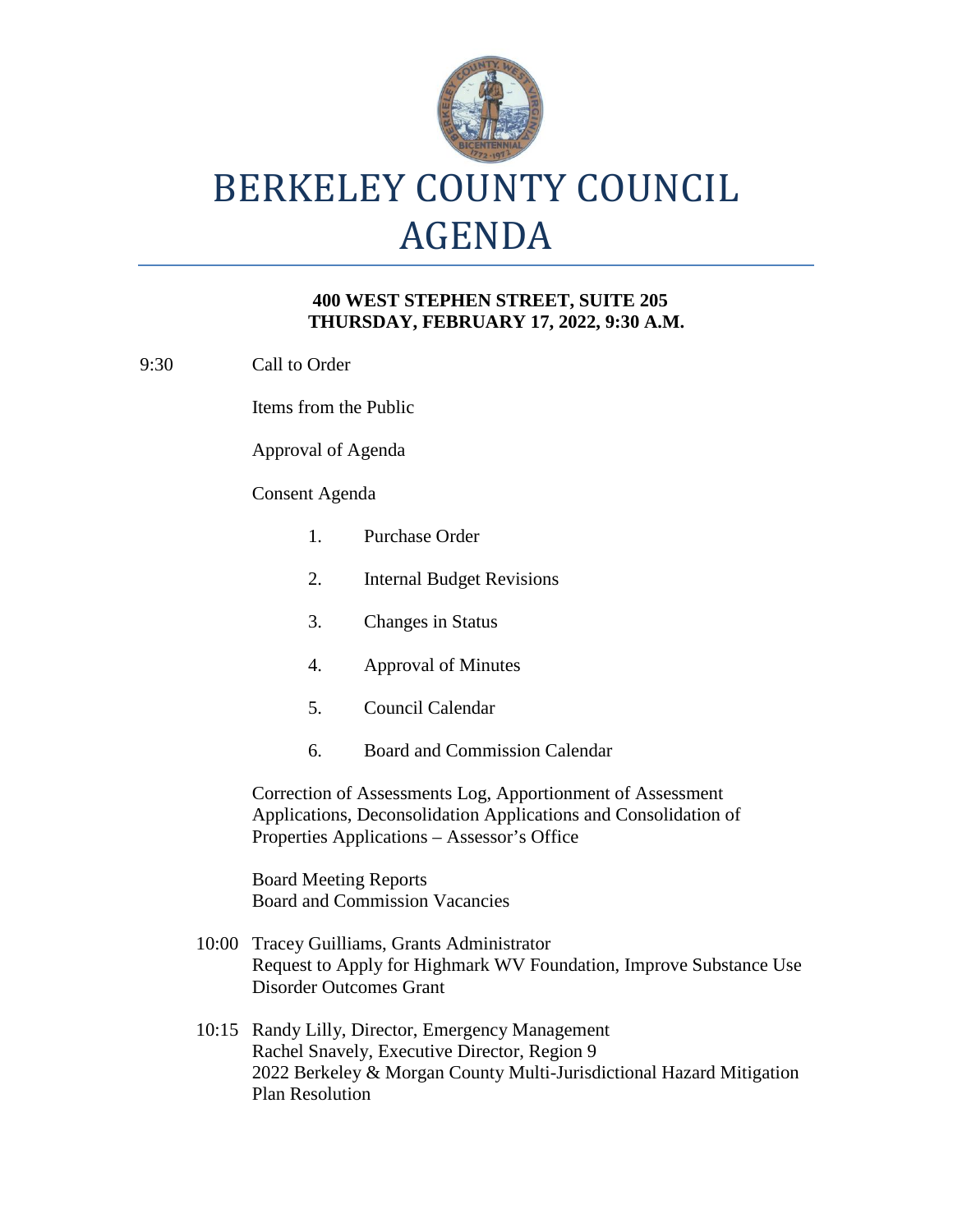

## BERKELEY COUNTY COUNCIL AGENDA

### 10:30 BREAK

- 10:45 Will Lorensen, Fiduciary Supervisor Estate Hearing – Estate of Tara Knight Ernspiker
- 11:00 Anthony Delligatti, Legal Director Easement to the Berkeley County Public Service District
- 11:15 Board and Commission Interview David Michaels – Candidate – BC Historic Landmarks Commission
- 11:30 Board and Commission Interview Jason Roach – Candidate – BC Public Service Storm Water District Board
- 11:45 Board and Commission Interview Michele Atha – Candidate – BC Solid Waste Authority
- 12:00 Alan Davis. County Administrator MOU 167 Airlift Wing 2022 IRS Mileage Rate Amended 2022 Holiday Schedule

Possible Executive Session for County Council Personnel, Real Estate Acquisition, Legal Matters and Economic Development

Items from the Public

### BREAK

### **1:00 Board of Review & Equalization – Session # 7**

- 1:05 Larry Hess, Assessor Board of Review & Equalization
- 1:10 Budget Workshop # 2 Expenditures